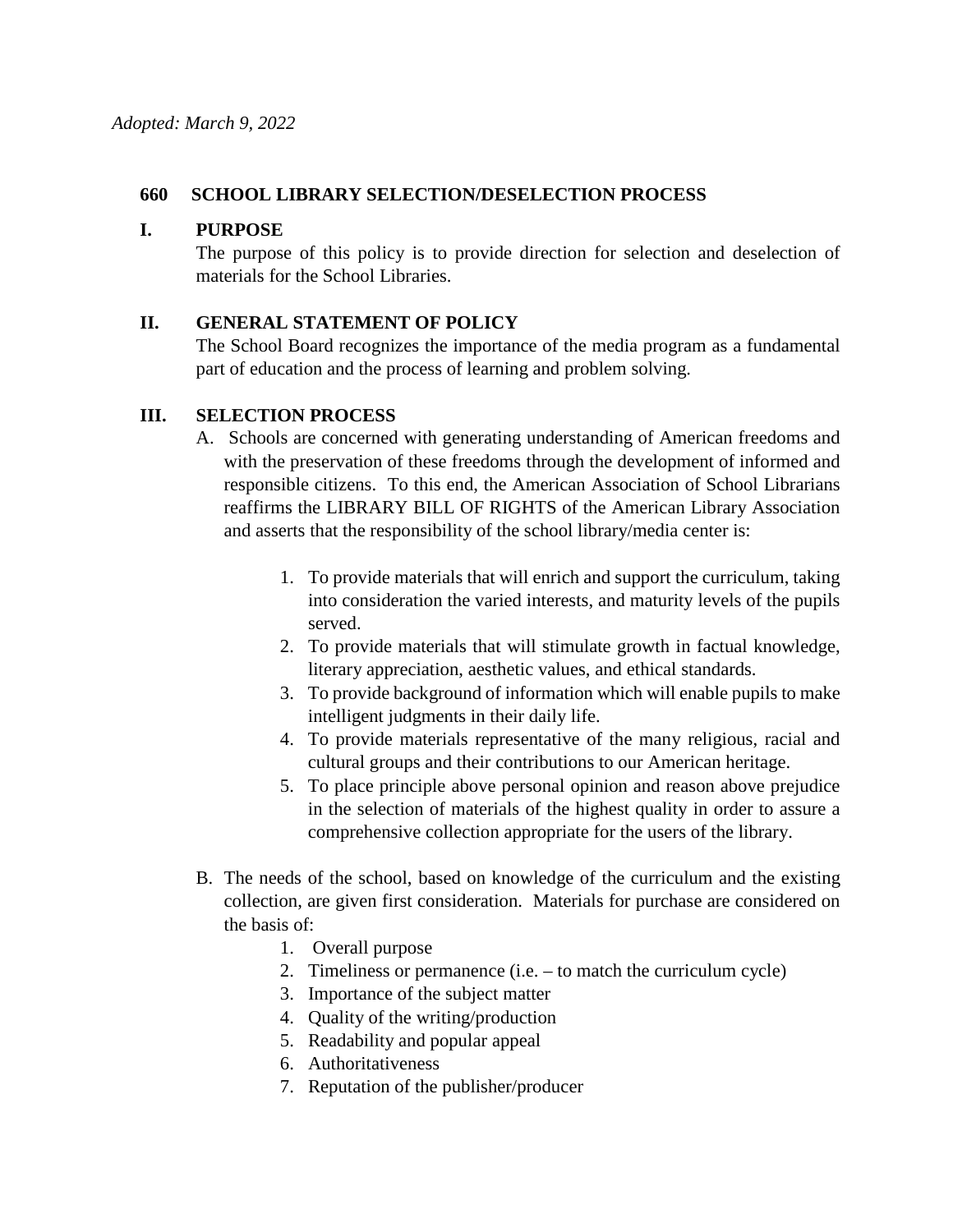- 8. Reputation of significance of the author/artist/composer/producer.
- 9. Format and price

Requests from district faculty and students are encouraged and are given consideration.

- C. The librarian/media specialist evaluates the existing collection and may consult reviews from selection tools such as Booklist, School Library Journal, Bulletin of the Center for Children's Books, Media and Methods, Book Report and Library Talk.
- D. The librarian/media specialist also relies on the recommendations of the teaching staff.
- E. Gift materials are judged by basic selection standards and are accepted or rejected by those standards. (For materials that are not added to the collection, the library reserves the right to either donate to classrooms/students or discard the materials)
- F. Multiple items are ordered for materials which are in great demand.
- G. Replacement copies will be purchased for material that is in high demand.
- H. Worn or missing standard items are replaced periodically.
- I. Out-of-date or no longer useful materials are withdrawn from the collection.
- J. Textbooks are selected by classroom instructors and the administration.

Recommendations for selections may be made by anyone but the final decisions for purchase will be made by the school librarian with consultation with the building principal if needed.

# **IV. DESELCTION PROCESS**

- A. The process of deselection (weeding) in an integral part of assessing the collection and therefore ultimately the responsibility of the school librarian. The school librarian will work on deselecting material throughout the year to remove items that no longer meet the selection criteria. The school library in not designed to become an archive or storehouse of all records. The process of deselecting helps keep the collection relevant, accurate, and useful; and it facilitates more effective use of space in the library.
- B. At the end of the school year, the school librarian will conduct an annual inventory schedule of the school library collection and equipment. The inventory can be used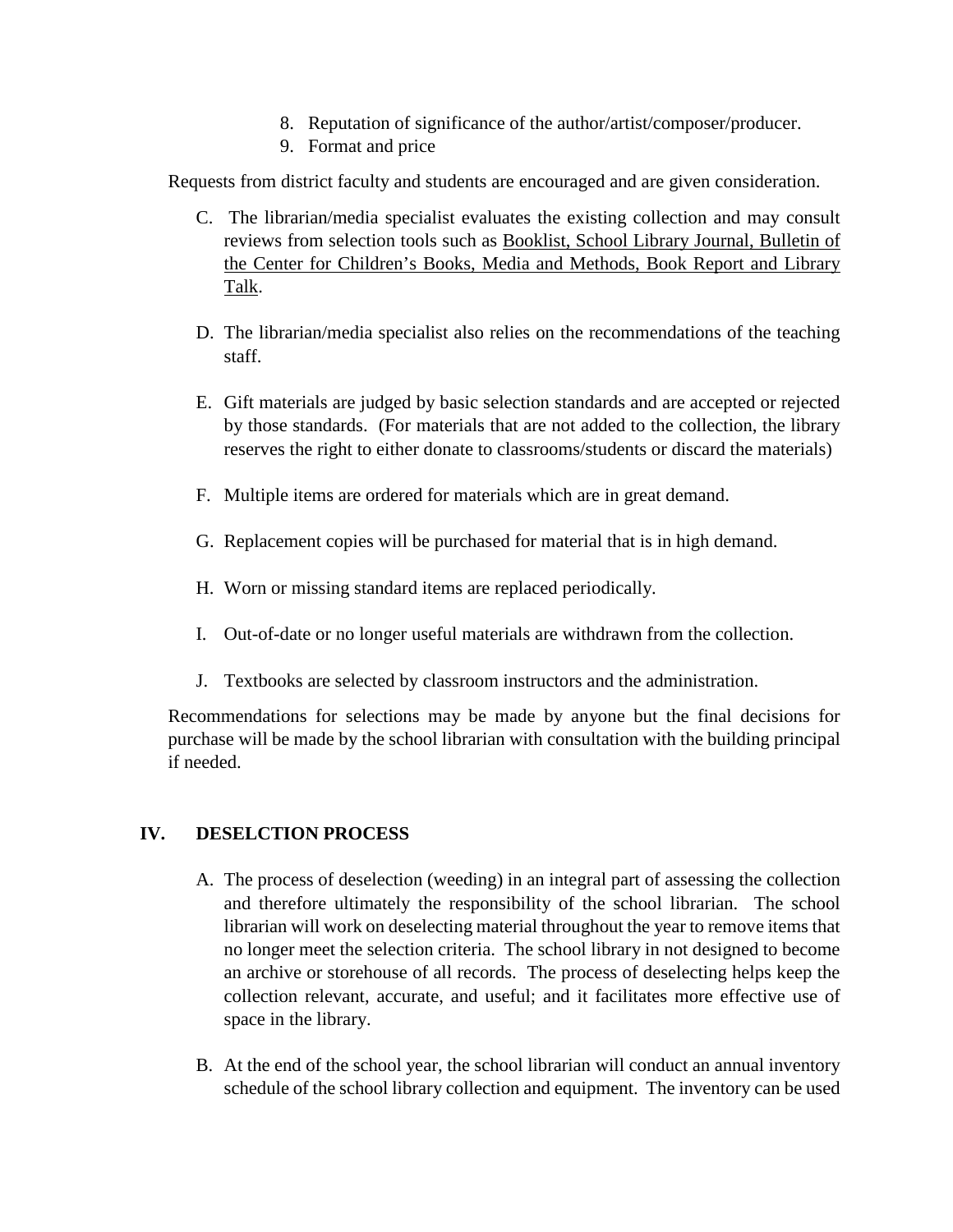to determine losses and remove damaged or worn materials which can then be considered for replacement or repair. The inventory can also be used to deselect and remove materials that are no longer relevant to the curriculum or of interest to students. Additionally, the school librarian will conduct a systematic inspection of materials that would result in weeding outdated, damaged, or irrelevant materials from the collection.

- C. The library's collection will continually be evaluated in accordance with curriculum changes, new material formats, interests and needs of users, and changing instructional methods.
- D. Collection renewal is essential to maintain a relevant and attractive collection. Materials will be removed from the collection when items:
	- 1. Are no longer needed to support the curriculum or student or faculty interests
	- 2. Are superseded by more current information
	- 3. Are in poor physical condition
	- 4. Are outdated in content, use, or accuracy
	- 5. Contain obsolete subject matter
	- 6. Contain inaccurate information
	- 7. Duplicate information that is no longer in heavy demand
	- 8. Have low circulation statistics
	- 9. MUSTY (acronym to determine weeding)

The final decision to withdraw material from the library collection is one which is made by the school librarian with consultation with the principal if needed. Withdrawn material will be transferred to classroom libraries if needed, donated where appropriate or discarded when necessary.

# **V. RECONSIDERATION OF INSTRUCTIONAL MATERIAL**

- 1. Presentation
	- A. All challenges will be presented in writing to the building principal in which the questioned material is housed. Only faculty, parents/guardians, and currently enrolled students in the Chatfield Independent School District 227 can challenge material. While the reconsideration process is occurring, the material in question may remain on the shelves at the discretion of the principal. The challenge will contain information as to the point of objection and why the party objects. All questions must be answered and the statement must be signed. (Form 660F attached)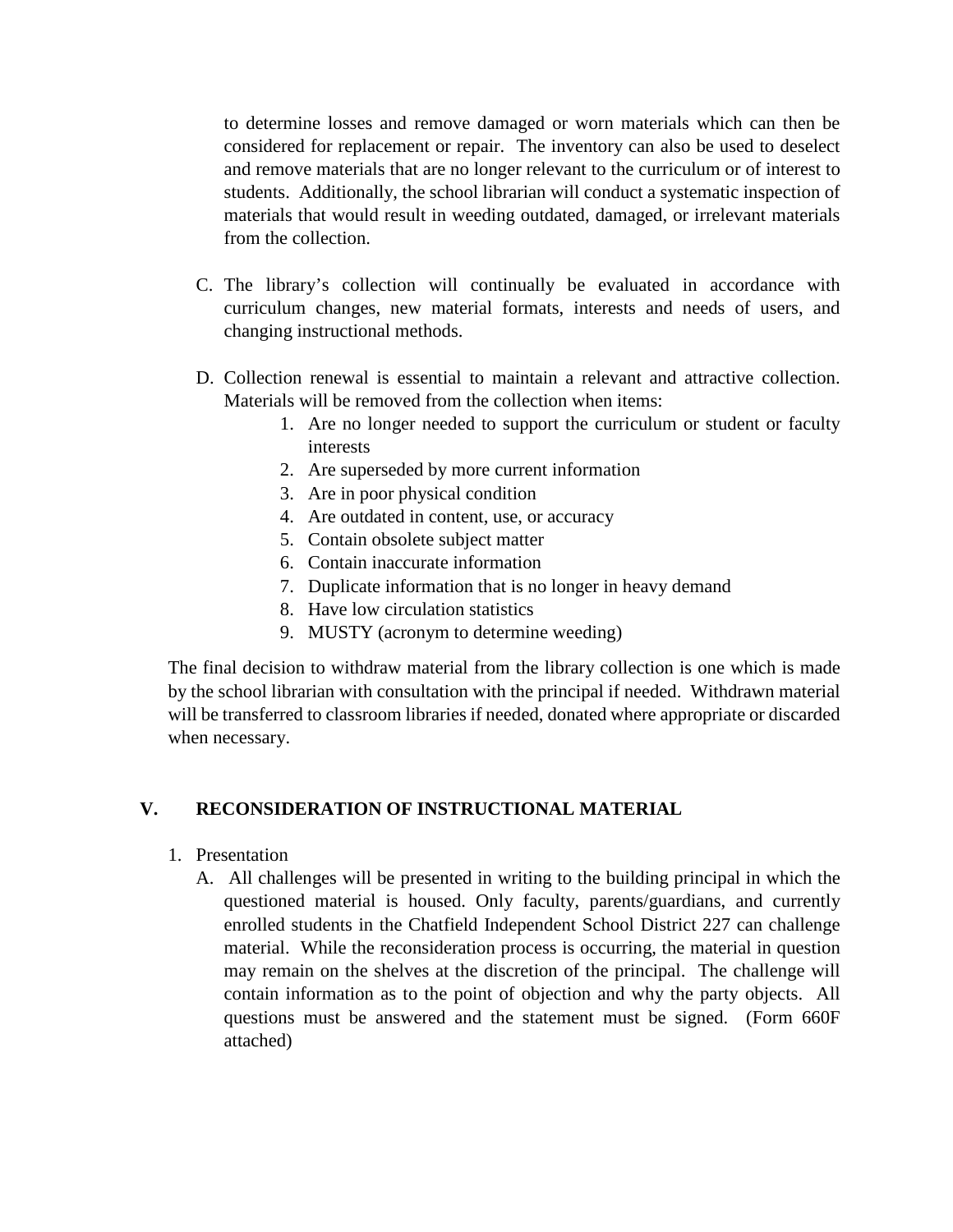- 2. Procedure
	- A. The challenged material will be reviewed by an evaluation committee made up of a principal, librarian, and three faculty members, including at least one in whose field the subject of controversy lies. The committee may also include a student and a community member.

The committee will:

- 1. Read and/or examine challenged material
- 2. Read available reviews.
- 3. Weigh values and faults against each other and form opinions based on the material as a whole and not on passages pulled out of context.
- 4. Develop a consensus opinion on the material and a response to the challenge.
- 5. A letter summarizing the committee's determination is written and forwarded to the complainant by the principal.
- B. In cases of severe challenge one member of the School Board and the Superintendent may serve as additions to the evaluation committee.
- 3. Appeal
	- A. The decision of the evaluation committee may be appealed to the Superintendent who will evaluate the committee's determination and respond to the appeal in writing. The Superintendent's decision may be appealed to the School Board. The School Board will evaluate the appeal and draft a letter summarizing its determination after a decision has been made. In cases where the Superintendent is a member of the committee, an appeal of the committee's determination will go directly to the School Board.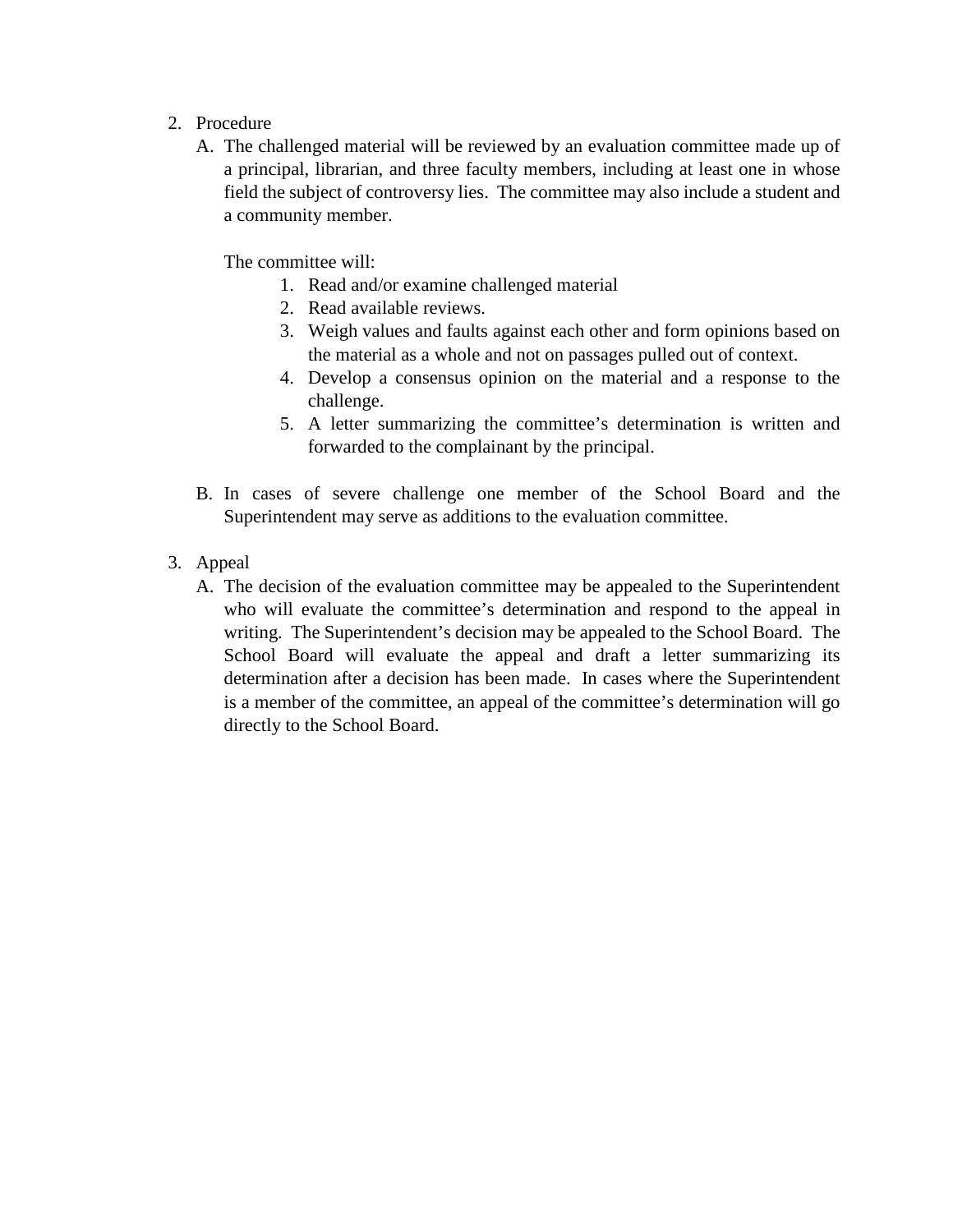# **Form 660F - Reconsideration of Instructional Material Form**

|                                                                                            | Do you represent self? ___________ Organization? ______________ Group (identify)_____________                 |  |  |
|--------------------------------------------------------------------------------------------|---------------------------------------------------------------------------------------------------------------|--|--|
|                                                                                            |                                                                                                               |  |  |
| 1. Resource on which you are commenting:                                                   |                                                                                                               |  |  |
|                                                                                            | ___ Book (e-book) ___ Movie ___ Magazine ___ Audio Recording                                                  |  |  |
|                                                                                            | Luis Digital Resource Luis Game Luis Newspaper Luis Other Luis Luis Luis Luis Digital Resource Luis Game Luis |  |  |
|                                                                                            |                                                                                                               |  |  |
|                                                                                            |                                                                                                               |  |  |
| What age group (class or grade) was found using this material? __________________          |                                                                                                               |  |  |
|                                                                                            | 2. What brought this resource to your<br><u> 1989 - Johann Stoff, amerikansk politiker (d. 1989)</u>          |  |  |
|                                                                                            | 3. Have you examined the entire resource? ________ If not, what sections did you review?                      |  |  |
| 4. What concerns you about the resource? (Please be specific) __________________           |                                                                                                               |  |  |
| 5. What do you feel might be the result of being associated with this material? __________ |                                                                                                               |  |  |
|                                                                                            |                                                                                                               |  |  |